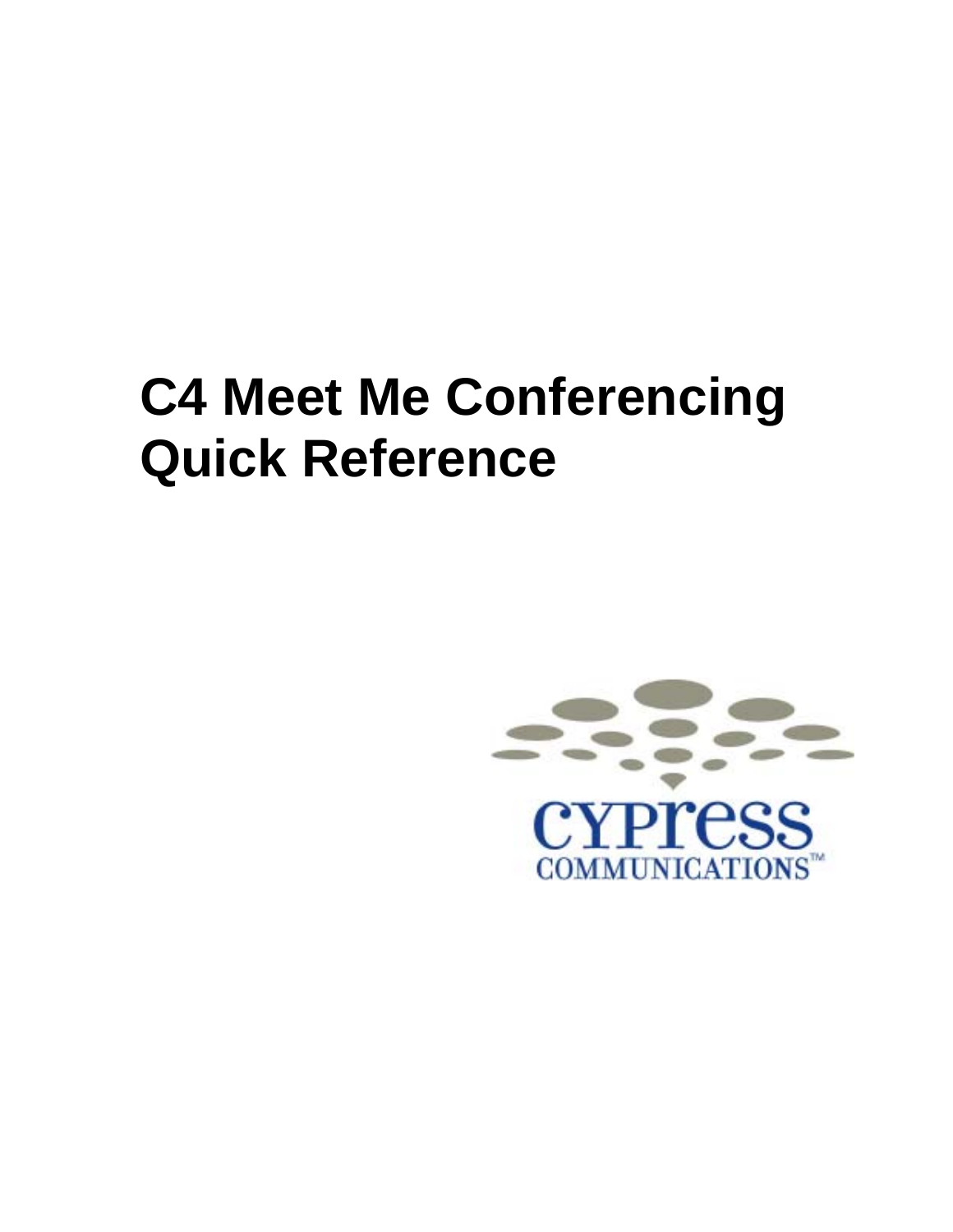

## **Meet Me Conferencing Quick Reference**

| Viewing / changing your Meet Me conferencing settings<br><b>Accessing your settings</b><br>Login to Personal Agent using<br>the URL provided by support<br>personnel<br>• In the Personal Agent menu<br>bar, click the Preferences<br>button<br>In the Personal Agent content<br>area, click Preferences ><br><b>Services &gt; Meet Me</b> | Personal agent - Microsoft Internet Explorer provided by Nor <u>tel Networks</u><br>$\Box$ o $\times$<br>File Edit View Favorites Tools Help<br>$\leftarrow$ Back ▼ → ∞ ◎ ⑦ ۞   ◎Search  Favorites ③History<br>B-915<br>$\circ$<br>$\circ$<br>$\circ$<br>∋<br>R<br>ncorr@nortelnetworks.com<br>(Natalie Corrigan)<br>Quick Start<br>Routes<br>Preferenck<br>Directory<br><b>Preferences</b><br><b>Meet Me</b><br><b>F</b> Personal<br>$\overline{+}$ $\overline{=}$ i200x<br>F Services<br>Phone number(s) used to<br>├─ Service package<br>access the conference: 5556245<br>E- Presence<br>Access code used to join the<br>Meet Me<br>conference: 5556768<br>PIN used to identify yourself<br>as the chairperson: 23456<br>End conference when the<br>chairperson disconnects: V<br>Send me instant messages<br>when I am the chairperson: $\nabla$<br>Allow audio emoticons on<br>$my$ conference: $\Box$<br>Play entry/exit tones<br>When participants join and<br>leave my conference:<br>O<br>Do nothing |
|--------------------------------------------------------------------------------------------------------------------------------------------------------------------------------------------------------------------------------------------------------------------------------------------------------------------------------------------|----------------------------------------------------------------------------------------------------------------------------------------------------------------------------------------------------------------------------------------------------------------------------------------------------------------------------------------------------------------------------------------------------------------------------------------------------------------------------------------------------------------------------------------------------------------------------------------------------------------------------------------------------------------------------------------------------------------------------------------------------------------------------------------------------------------------------------------------------------------------------------------------------------------------------------------------------------------------------------------------------------------|
| <b>View only settings</b><br>service                                                                                                                                                                                                                                                                                                       | Save<br>Reset<br>æ1<br><b>O</b> Internet<br>• Access number - the dial-in number participants use to access the Meet Me conferencing<br><b>Access code</b> – the number participants use to join your Meet Me conference                                                                                                                                                                                                                                                                                                                                                                                                                                                                                                                                                                                                                                                                                                                                                                                       |

## **User selectable settings**

- **PIN** the number you use to identify yourself as the chairperson of your Meet Me conference
- **End conference** when selected, the conference ends when the chairperson disconnects
- **Send me instant messages** when selected, the Meet Me conference service sends instant messages to the chairperson whenever a participant
	- is waiting to enter conference,
	- hangs up while waiting for entrance to conference,
	- transfers the conference call to another destination,
	- is disconnected because of failure to enter correct passcode,
	- joins conference,
	- hangs up while in conference enter and leave the conference
- **Allow audio emoticons** when selected, the chairperson and participants can play audio emoticons during the conference call
- When participants join and leave controls whether or not the Meet Me conference service plays an audible tone when participants enter and leave the conference